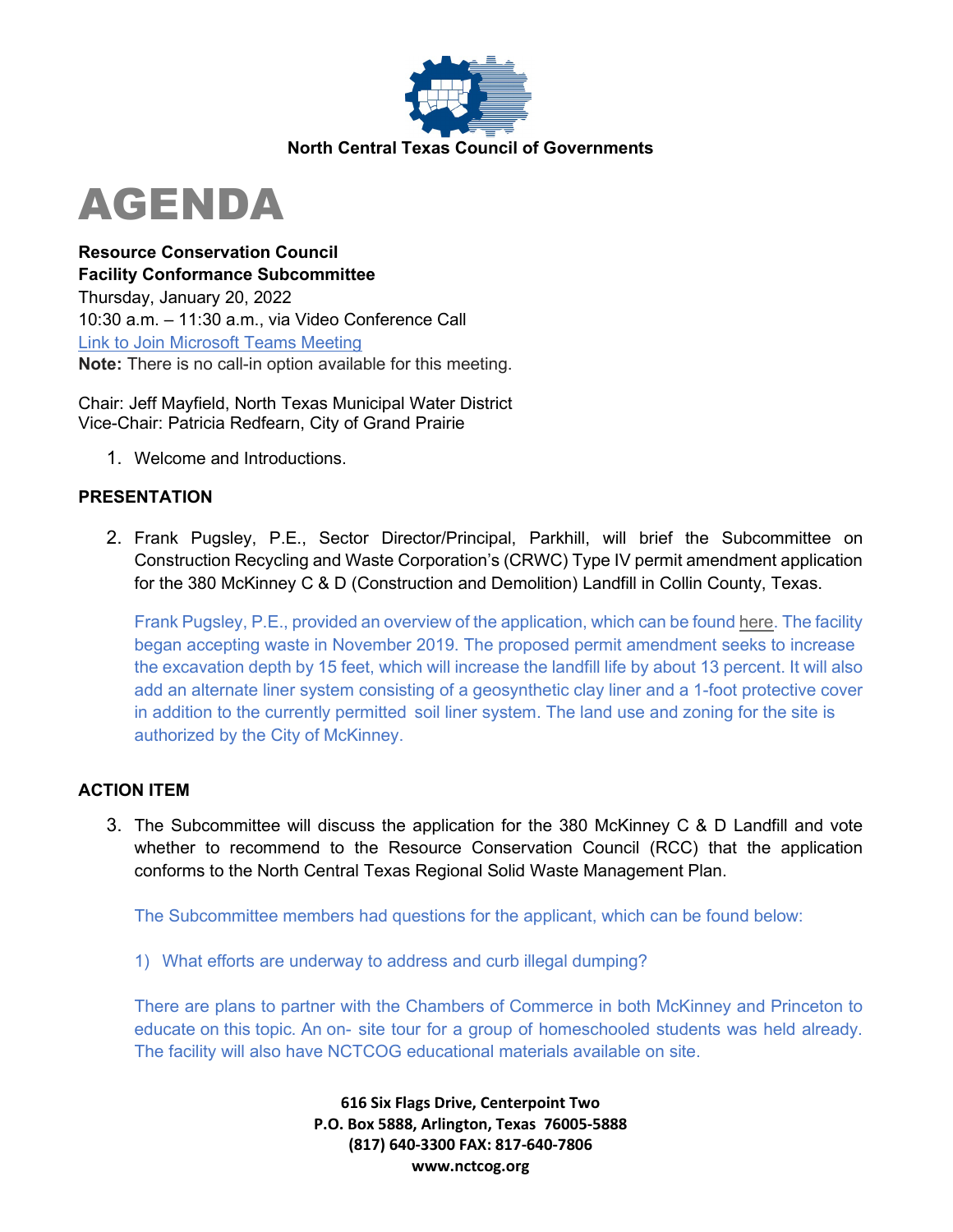

#### **North Central Texas Council of Governments**

2) Will the City of McKinney need to modify its city plan to add the construction and demolition recycling facility on the site?

The city is already aware of the facility, and has accounted for it in the city plan. Also, at this time, the facility is undergoing minor changes and those changes should be complete near the end of 2022.

Patricia Redfearn, City of Grand Prairie, made a motion to recommend to the Resource Conservation Council that the Type IV major permit amendment application for the Construction Recycling and Waste Corporation Landfill conforms to the North Central Texas Regional Solid Waste Management Plan. Risa Weinberger, Risa Weinberger & Associates, Inc., seconded the motion. The motion passed unanimously.

4. Next Steps – The RCC will vote to approve the Subcommittee's conformance recommendation for the 380 McKinney C & D Landfill at its next meeting on February 16, 2022. After this meeting, a letter stating the RCC's final conformance determination will be submitted to TCEQ, and a copy will also be sent to the applicant.

#### **SUBCOMMITTEE DISCUSSION**

5. Updating NCTCOG's Conformance Review Process. Elena Berg, NCTCOG, will review the status of the update.

NCTCOG plans to have a draft of the review process available for the subcommittee's review in March or April.

6. Adjournment.

If you have any questions regarding the meeting or agenda items, please contact Elena Berg at (817) 608-2363 or [eberg@nctcog.org.](mailto:eberg@nctcog.org) Thank you!

If you plan to attend this public meeting and you have a disability that requires special arrangements at the meeting, please contact Brian Geck by phone at (817) 608-2361 or by email a[t bgeck@nctcog.org](mailto:bgeck@nctcog.org) 72 hours in advance of the meeting. Reasonable accommodations will be made to assist your needs.

> **616 Six Flags Drive, Centerpoint Two P.O. Box 5888, Arlington, Texas 76005-5888 (817) 640-3300 FAX: 817-640-7806 www.nctcog.org**